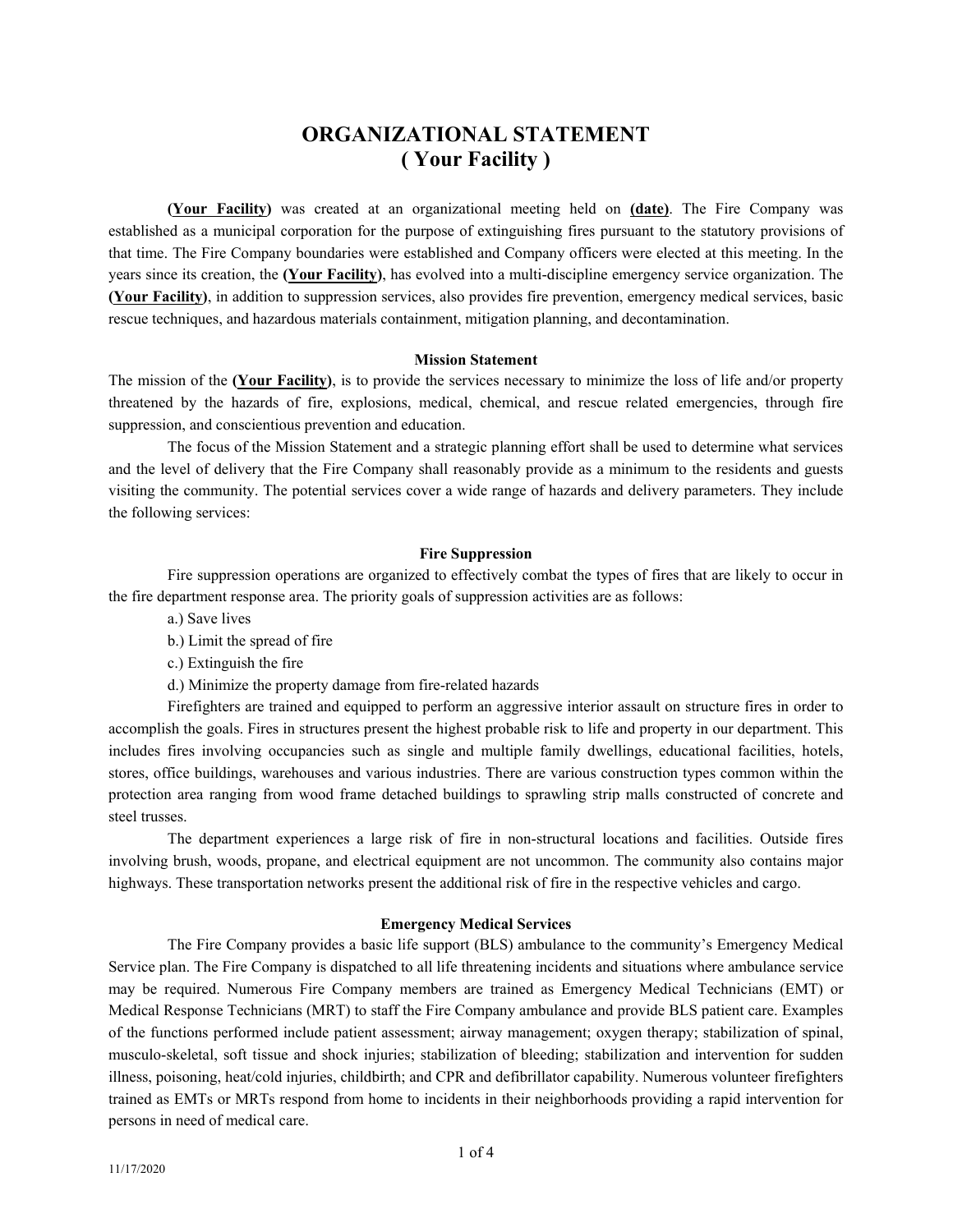## **Rescue**

Multi-Discipline rescue services are provided to cover a number of technical situations. These types of rescues include but are not limited to: vehicle extrication, structure fire rescue, and search and rescue in the wild land environment.

#### **Hazardous Materials**

Personnel operate at the Operational level in accordance with the Town of **(Your Town)** Emergency Plan. A defensive strategy is stressed for dealing with hazardous material incidents. The mitigation of such incidents involves an eight-step process: site management, product identification, risk assessment, personal protective equipment, information/resource coordination, product control, decontamination, and termination. Technician level mitigation is provided by other agencies. The Fire Company, when requested to assist in a large-scale Hazmat operation requiring decontamination, also provides decontamination services. Prevention of hazardous material emergencies is attempted through code enforcement and application of standard safety practices.

### **Fire Prevention**

Fire Prevention activities provided by the department are coordinated by the Fire Marshal's Office. The **(Your Facility)** provides support to the Fire Marshal's office for fire prevention in the form of apparatus driven to the educational facilities in town for student familiarization.

**Plan Review**- The Fire Company reviews plans, as requested by the Fire Marshal's office, primarily for building access for emergency apparatus that may have to respond to an emergency or for access for fire suppression activities.

**Public Education** - Fire safety awareness programs focus on early childhood education and selfpreservation training methods. This program entails the delivery of fire safety education to all day care, Pre-K and Kindergarten classes in schools located within the fire department. Age appropriate programs are delivered to the middle school and high school students on a regular basis. Community wide fire safety issues are incorporated into the department's participation in neighborhood associations. Programs aimed toward senior citizen groups in an effort to address their particular needs are provided as well. The public education activities are coordinated by the Fire Marshal's office.

### **Organizational Structure**

The **(Your Facility)** is a completely volunteer organization. The organization is comprised of numerous line and executive officers elected by the body and serving for various lengths of service, as identified in the Company's Bylaws. A brief description of the key positions is listed below. For a detailed description of all of the positions, see the latest Company Bylaws.

Fire Chief - The Fire Chief is elected by the members of the Fire Company if qualified according to the Fire Company Bylaws. The Fire Chief is the administrative and technical head of the Fire Department, and is charged by law with the protection of life and property against "hazardous situations" that may occur due to fire, flood, wind, explosions, etc.

The Chief is responsible for all managerial functions and command of the fire suppression forces, including, but not limited to, financial management, personnel management, planning, maintenance, training, community relations, communications, and safety and health. The Fire Chief assigns various administrative and command functions to other officers or personnel in order to maintain efficiency and ensure execution of the duties.

Examples of duties include submitting an annual budget estimate to the Town of **(your town)** Finance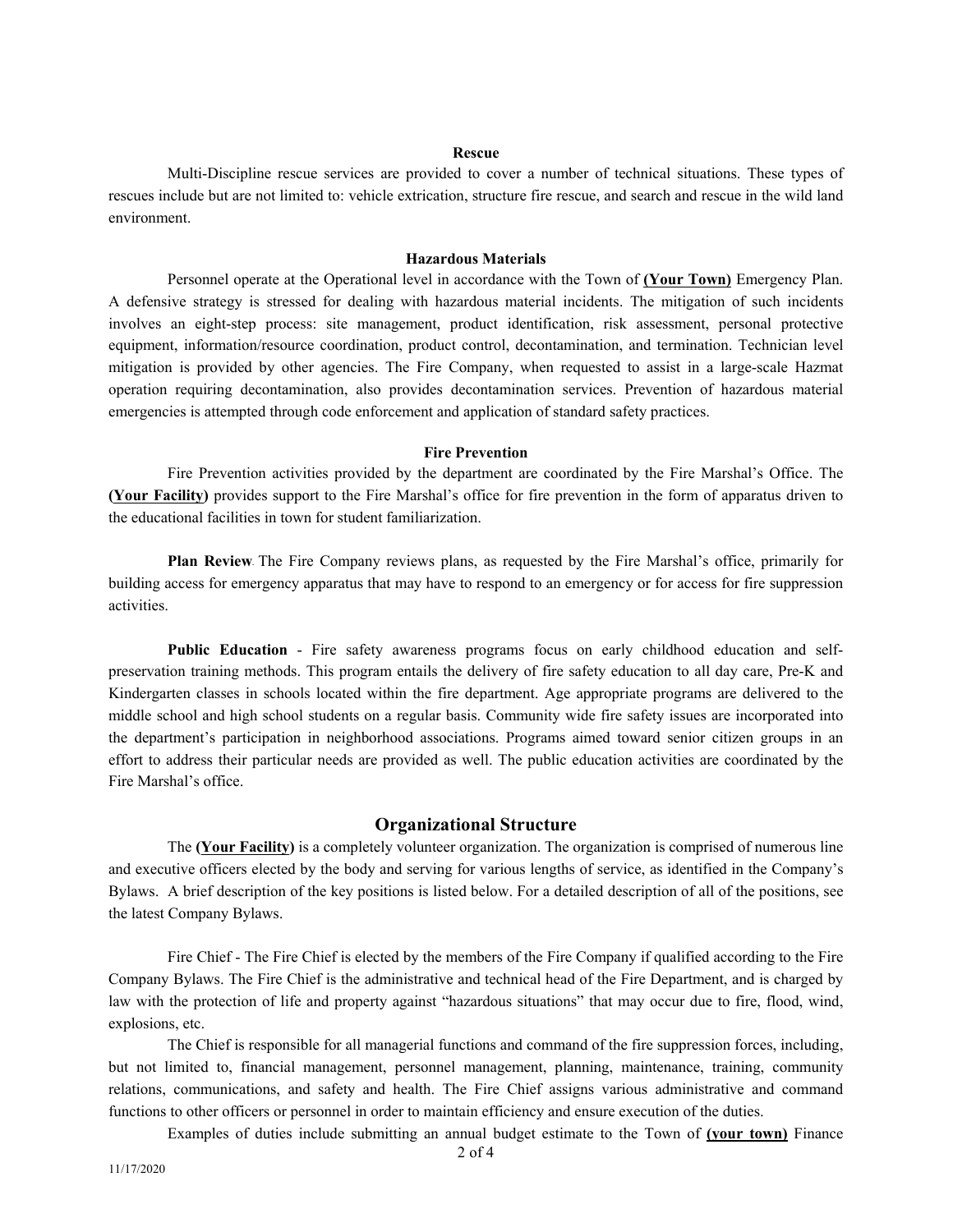Committee for equipment, maintenance and overall operation of the fire department; the procurement of apparatus and equipment as provided by the budget; maintaining a complete record and inventory of apparatus and equipment procured, including parts, maintenance and operating expenses; organizing and maintaining accurate records of all business transacted by the Fire Department; establishes and enforces regulations for career and volunteer personnel; establishment of standard operating procedures and firefighting techniques; exercises ultimate authority at all emergencies attended; motivates employees and volunteer members to work productively to achieve the goals of the organization; submits monthly and annual reports to the Fire Company describing the department activities, accomplishments, and long range recommendations. The Fire Chief is responsible for ensuring a positive relationship with other resource groups in the community such as law enforcement, public works, water department, and other fire departments to facilitate useful cooperation, particularly during emergencies.

Additional information on officers and their qualification requirements can be found in the Fire Company Bylaws.

**Line Personnel** - **(Your Facility)** provides emergency services through the use of Career and Volunteer personnel. This arrangement utilizes career personnel to cover times when volunteer members are unavailable due to work to respond to fire and medical emergencies. Mutual aid from neighboring fire departments is routinely requested to assist with the mitigation of incidents, which are anticipated to exceed the resources or capabilities of this department.

**Career Staff -** The career personnel are divided into three platoons working 24-hour shifts. Each platoon consists of three fire fighters. Manning of the **(Your Facility)** station is an overtime shift during the week for 8 hours from 8 am to 4 pm. The on duty career firefighters are qualified to operate all of the fire apparatus and equipment in the Town of **(your town)** fire companies and will respond with the appropriate apparatus for the emergency.

**Volunteer Staff** – The volunteer personnel respond to the emergencies whenever available and are trained on the apparatus and equipment in their station. The volunteer members of the **(Your Facility)**, once being voted in as a member, undergo a police background investigation; a Town authorized physical; and then training on the equipment and procedures.

#### **Training**

Training shall take place on a regular basis for both career and volunteer personnel. The town Fire Marshal's Office controls career training. Every member is strongly encouraged to attend additional training and educational programs offered by outside agencies and institutions. Programs typically attended by department members include those sponsored by the Connecticut State Fire Academy. At the Fire Chief's discretion, State Fire Academy instructors are utilized for specialized in-house training.

**Line Personnel: Training for personnel takes place on Tuesdays** and covers topics, which are related to job functions and requirements. The Fire Chief chooses subjects and officers deliver the training. All apparatus drivers are required to maintain a Connecticut Class II driver's license (for the pumpers and rescue) and valid state driver's license for all other apparatus with out any motor vehicle infractions. All firefighters must obtain Firefighter I certification, maintain Emergency Medical Technician -Basic level certification, Defibrillator, and MAST certification; be trained to the Hazardous Material Operational Level.

Training topics for all members include breathing apparatus, hose, ladders, hazardous materials, and rescue techniques. New volunteers are expected to complete a probationary firefighter class prior to being utilized at scenes of emergencies. This program includes instruction on safety, personal protective equipment, hose, ladders and